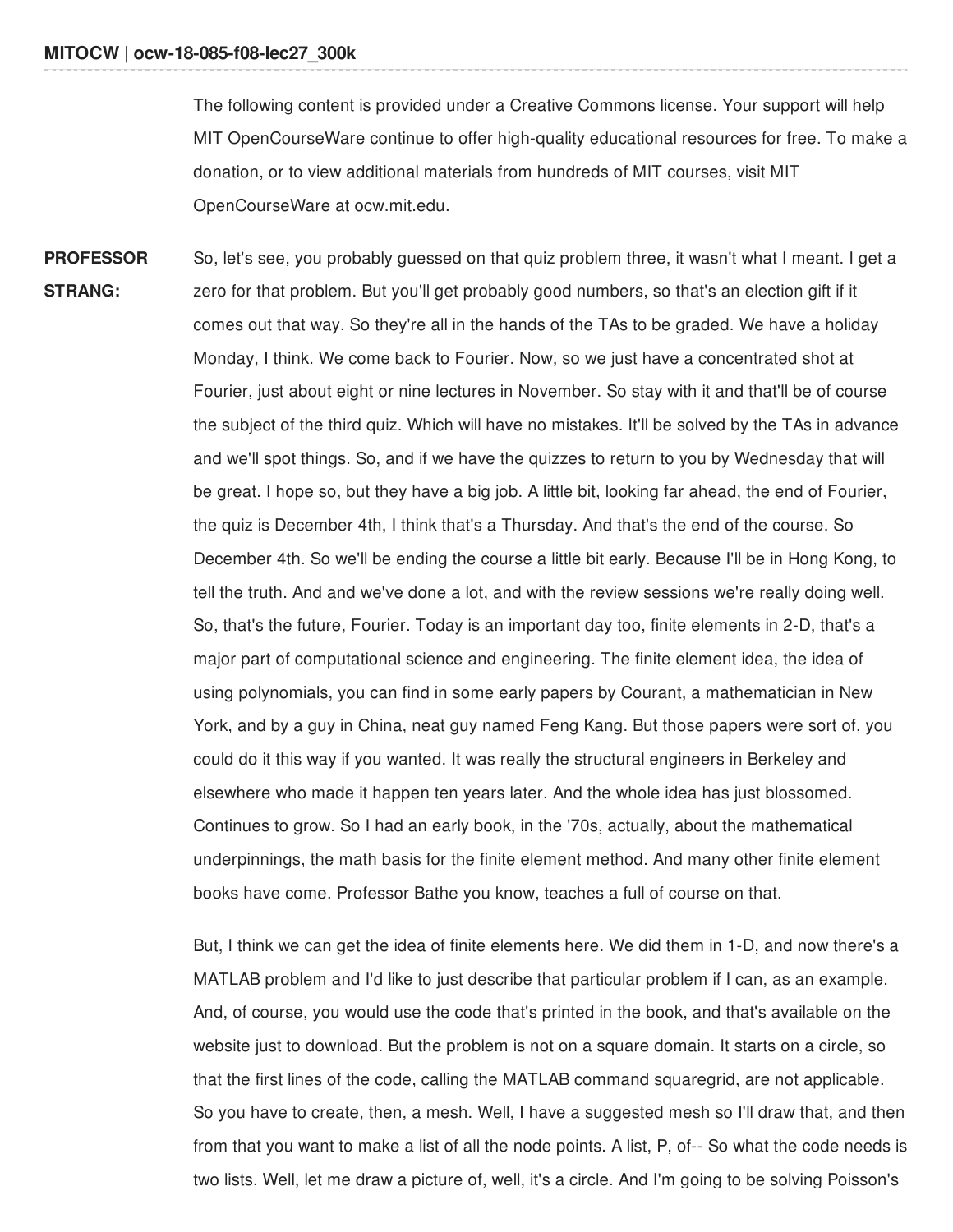equation. The equation will be -u  $xx$ -u  $yy=4$ , in the circle. So it's Poisson but with a constant right-hand side. That will mean that all the integrals of f times v, the right-hand side of our discrete equation will be, the integrals are all easy because we just have a constant there times the trial function. OK, and then on the boundary it's going to be u=0. On the boundary. So it's a classic problem. And we can say what the solution is. So it's one with a known solution. I think it would be x squared-- No, I guess one, one minus x squared minus y squared. This should all be on the .086 site. I just didn't have a chance to look this morning to be sure it got up. So you can watch, here. So that, I hope, does solve the problem. Two x derivatives give us a two, two y derivatives another two, so we get four.

two lists. Well, let me draw a picture of, well, it's a circle. And I'm going to be solving Poisson's

So we know the answer; the question is, and I'm interested in this question, for research reasons too, is what's the error when you go to a polygon? You go to a-- These curved boundaries don't get correctly saved. You approximate them by straight lines. That would be the first idea. And with this, all this symmetry, let's keep the problem nice and use a regular polygon. So maybe I'll try to draw one with about eight sides, but-- OK. So we impose u=0 at these nodes. So u is zero at those nodes, and then we have a mesh. So we want to create a mesh. OK, so with all the symmetry here, the natural idea would be to start with eight pieces, or M pieces if I have, this is a regular M side, let's say, and I'll take M to be eight in this picture. And I think we can work on just one triangle. By rotational symmetry, all those triangles are going to be the same. So I think our domain is really this one triangle here. That's where we're working. And in that triangle, I think we have zero boundary conditions. And across this edge I think we have natural boundary conditions. Slope zero, if I see the picture correctly. The rotational symmetry would mean that things are not changing. That every triangle is the same. So I think on these boundaries it's the Neumann condition, dU/dn=0. And I'm frankly not sure what to do at the origin, so I'll maybe just try both ways and see.

OK, so there is a real problem. Of course, it's artificial in the sense that we know the answer. But it's a real open question of what does the error look like, from doing that. So that's the goal and let me just say the problem I'll ask you to do, and it probably is quite enough to be ready for next Friday, is to use piecewise linear elements. Which is what I'm going to do. What every discussion of finite elements will begin with, linear elements. Those pyramids that I spoke about at the end of last time. So that's what I hope, but actually I would be highly interested, if anybody got into the problem, to try quadratic elements. So I'll just say here, second-degree quadratic polynomials would be more accurate. Would be more accurate. So, in other words, this is a first type of finite element called P\_1, for polynomials of degree one. These guys, I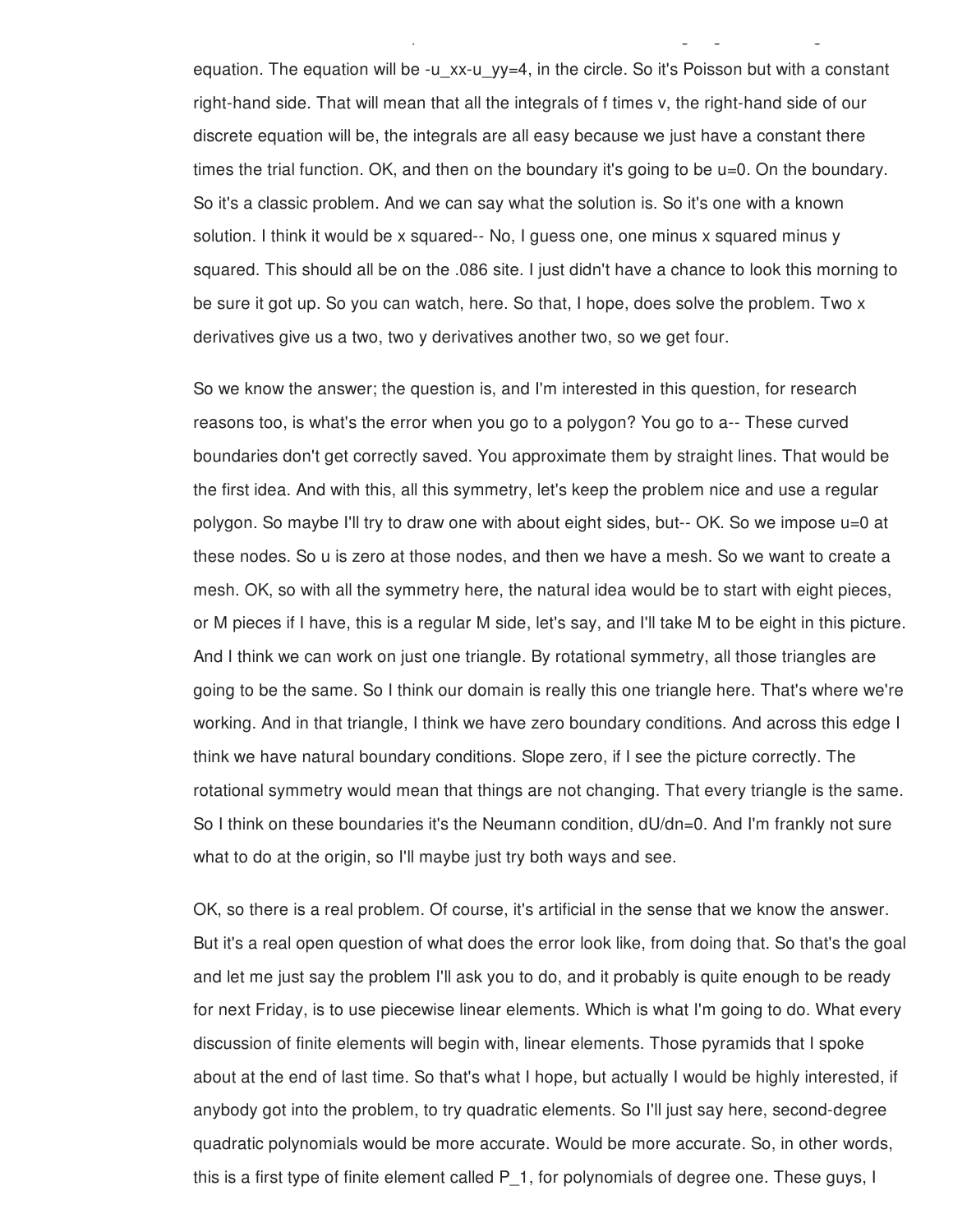would call P\_2, for polynomials of degree two. And I've mentioned here the possibility of using quads. Instead of triangles, if I had squares for example, the simplest element would be a Q 1. So these are-- If I manage today to tell you about how to use P 1 and P 2 and Q 1, you're on your way. And for the requirements of this course, P\_1 is the first point to understand. OK. While I'm speaking about codes and meshes, let me draw the mesh I proposed in the homework problem. So I thought OK, we just have to have a simple mesh here. So let me draw that line in. I know all these points, right? This is (0, 0) here. And that point's on the circle. And so is this, that point might be, so what's the angle there? That angle is probably pi/8. The whole angle would be 2pi/8, and eight of them would go all the way around. So I think that angle is pi/8.

And so this point would be (cos(pi/8), sin(pi/8)). We know where they are. But that's going to be what we have to list. We have to list where are the coordinates of all the mesh points. So let me describe the rest of the mesh points and then see what that list would look like. And once you've created the list, the code will take over. And then you plot the results and see what's going on. So let me suggest a mesh. It's pretty straightforward. I just divided this piece into N, this center thing into N-- So I called that distance h. So Nh gets me out to here. Whatever that is, that's cos(pi/8), I guess, that's the x coordinate of that line. So those are mesh points and then let me keep drawing these. So these will be mesh points too, and these will be mesh points too. So at this point, I've got probably 12 or 13 mesh points. But I've got quads, right? Well, I've got a couple of triangles here that I'm not going to touch, those are fine. But these are quads and they could be used with the  $Q_1$  element, but I'm thinking let's stay with triangles. So I just suggested to put in triangles, put in these diagonals, keeping symmetry. And so there's the mesh. There's the mesh.

And then what does the code ask for? So I've got 13 mesh points. And the code, first of all it wants a list of the coordinates of all those mesh points. So that the code will-- And I better number them, of course. So let me number them one, shall I number them the center guys first, one, two, three, four, five, and then up here six, seven, eight, nine, now I don't know if this is a good numbering. 10, 11, 12, 13. Why don't we, just to have some consistency within plans, why don't you, you don't have to take N=4. I hope you'll take, what did I take N as four or five? Yeah, right. N is 4. But you'll want to try different N's. N=4 would be a good crude start to see what's going on, but then I hope you'll go higher and get better accuracy. And you can see how the accuracy improves, how you get closer to that, as N gets bigger. OK, we've got the nodes numbered. Oh, I better number the triangles. OK, how shall we number the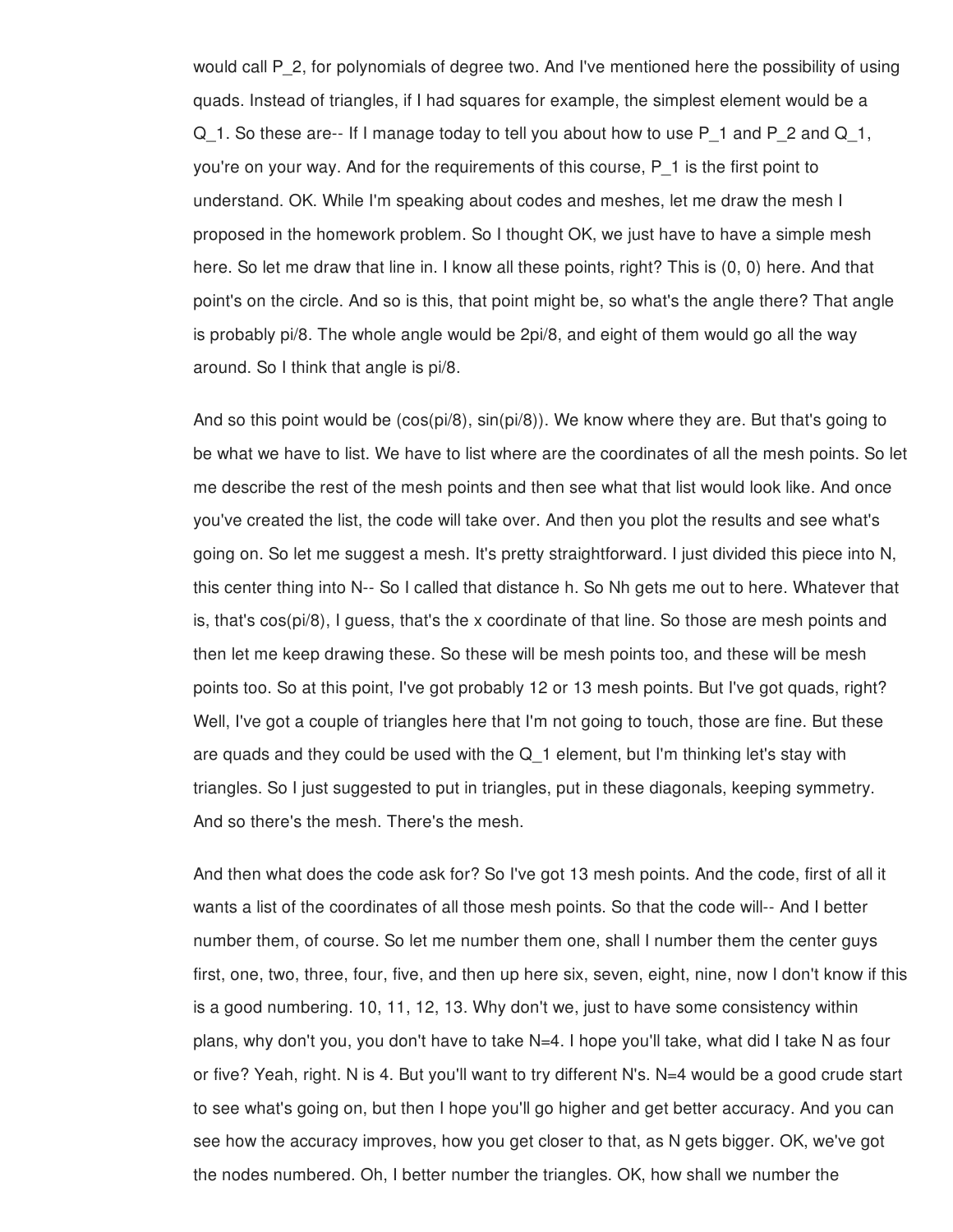triangles? Shall we do along the top, or this? I don't know. What do you want to do for the numbering of the triangles? Maybe run along the top, and then run along the bottom, because then it'll practically be a copy. So I didn't leave myself much space, but one, two, three, four, five, six, seven. Seven triangles along the top and seven along the bottom, so I have 14 triangles in this mesh. So it's a mesh with 14 triangles and 13 nodes. And I know the positions of everyone, right? I know the x,y coordinates of every one. So what the code will want is a list of those coordinates. So a list p, p will be a list of coordinates. The first guy will be-- Of the nodes so 13 rows, 3 columns. So it's a little 13 by 3 matrix that tells you where all the nodes are.

So the first one on that list would be (0,0). That's for node one. And the second one would be whatever the coordinates of that are, something, zero. (h,0), I guess it is. The third one will be (2h,0), and so on, and then complete the list of 13 positions. So you have then told the code where all the nodes are. What else do you have to tell it? Not much. You now have to tell it about the triangles. So now for every, why do I say three columns? Maybe only two, is it? You see the point already. I've forgotten, maybe, yeah. I don't see why. Well for triangles, I'm going to need three, for nodes maybe it's only got two. Maybe it's 13 by 2. I don't see why I need three. But, anyway. Then the other list is triangles. So this will be the list t, and so it takes triangle number one. Which is right here. That very first triangle. And what does it have to tell us about triangle one? The three nodes. If it tells us the three node numbers, and this list, p, gave their positions, we've got it. So how many triangles did that I have? 14? So t will be 14 by 3, and so the first guy will be just one, node number one, node number two, and node number six. That will tell us which is the first triangle. And the second triangle, I guess I've drawn from two to seven to six, right? That's a very skinny triangle up there but it's the one that started at node two, went up to seven and back to six.

So a list like that. And then the code will do the rest. I hope. Almost all the rest. The code will create the matrix K. It'll create the matrix K with, it'll be singular. Boundary conditions won't yet be in there. And then a final step after that, K, or maybe we could call it K\_0, is created, a final step will be to fix u. At least at these three points. So these three will be boundary nodes. And as I say, I'm not too sure about that one, I apologize. At those boundary nodes I'm going to take the values to be zero. So this is going to be zero along the whole edge, because if it's zero there, zero there, zero there and zero there, and if it's linear, it's zero. So the final sort of subroutine in the code, the final group of commands you want to impose, zeroes here, that should then make the matrix K invertible, and then you've got KU=F to solve. So what the code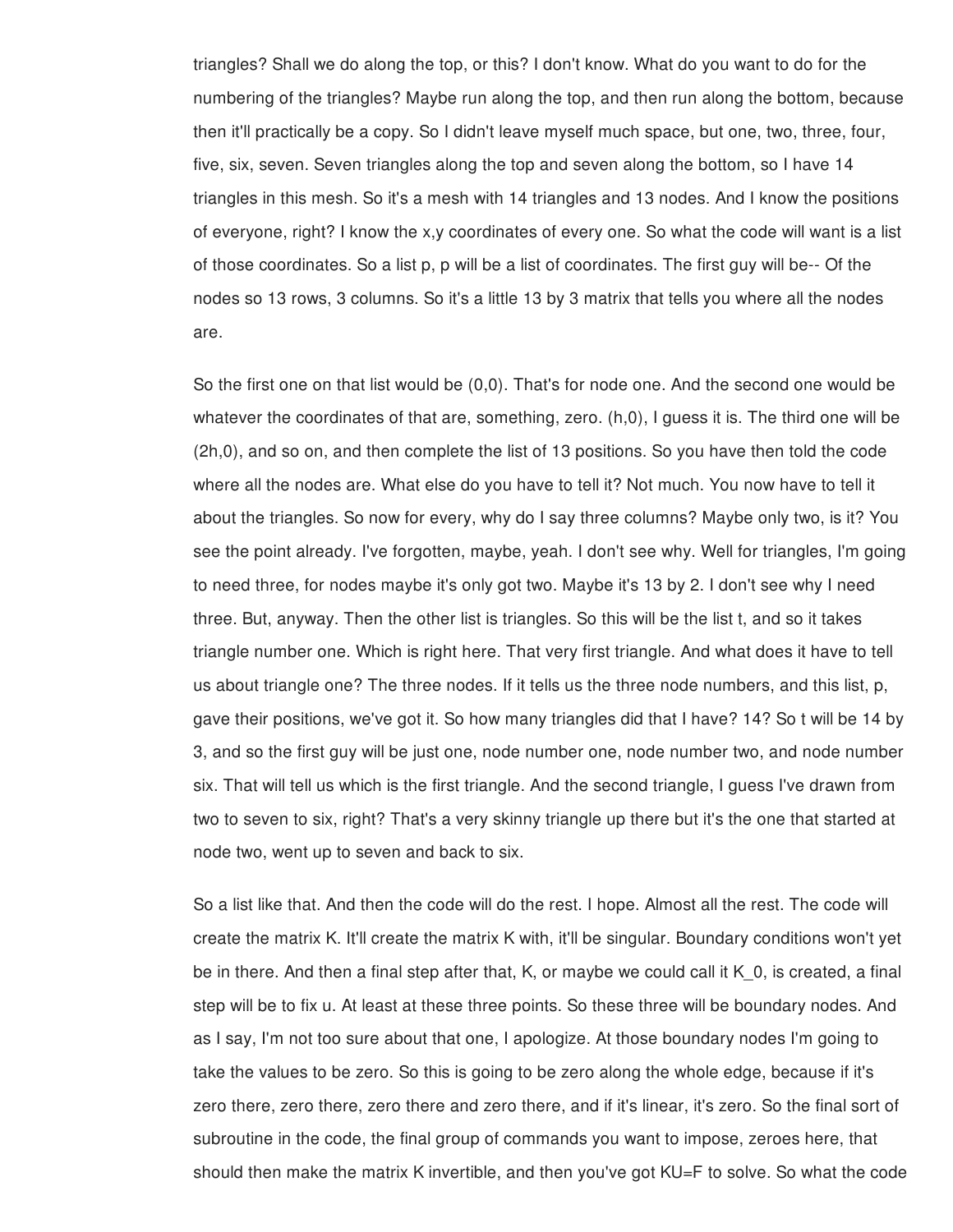is doing is creating K and F. You see the overall picture? I jumped right into this particular mesh, particular problem, but now I really should back up to where it starts. This is going to be the weak form of Laplace, Poisson, maybe I'll make a little space to put in Poisson's name too. You have a picture already of what this weak form is about, so now I'm really backing up to the start. I take the equation and I get its weak form. And remember that's in the continuous case, as it was in the quiz problem. The first step is the continuous weak form, and then the second step is choose test functions and trial-- I'm sorry, gosh, I'm in bad shape here. Because they're the same. This isn't my worst error, today. But those are trial functions, and these are test functions. OK, questions at this point, because I've-- Yeah, thank you. Good. Let's look at this picture.

## **AUDIENCE:** [INAUDIBLE]

**PROFESSOR STRANG:** Because-- We did. That's right. So because my question is what is-- The continuous problem I would like to solve has u=0 on the polygon. So in a way you can forget the circle, where we know the answer. Now, we really are looking on the polygon, and I would like to know what's the solution like on that polygon. And then so there are two steps, the first step was start with a circle, we have the answer. Second step is go to a polygon, continuous problem, Poisson's equation in the polygon. How different is that from this? Because this will not satisfy the polygon boundary conditions. So that's the circle answer. Then the question is, what's the polygon answer. And I don't know that. You may say a regular polygon, you can't do that. I didn't think you can. It's amazing, but probably a triangle or a square. So if M is three or four, probably some formulas would be available. But I think once we get higher, I don't know the answer to the Dirichlet problem, to Poisson's equation on a polygon, on a regular polygon. And that's what I would really like to know more about. And how do I find out more about it? By finite elements. With your help. Taking that polygon, breaking it into a mesh, looking only at one triangle just for simplicity, and getting u finite elements. Well, I should say  $\mu$  (P 1). That's the finite element solution using linear. I would really like to know u\_(P\_2), the finite element solution which will be better, if I use quadratics. So now I get the fun of describing the linear elements, the quadratic elements, the quads.

> But did I answer that question OK? Yeah. So this is the problem I would like to know the answer to. If I have this equation, zero boundary conditions on a regular polygon with M sides, what's the answer? And it's going to be close to this, but it won't be the same. Because this does not vanish on the polygon edges. And I would like to compare the slopes, too. So the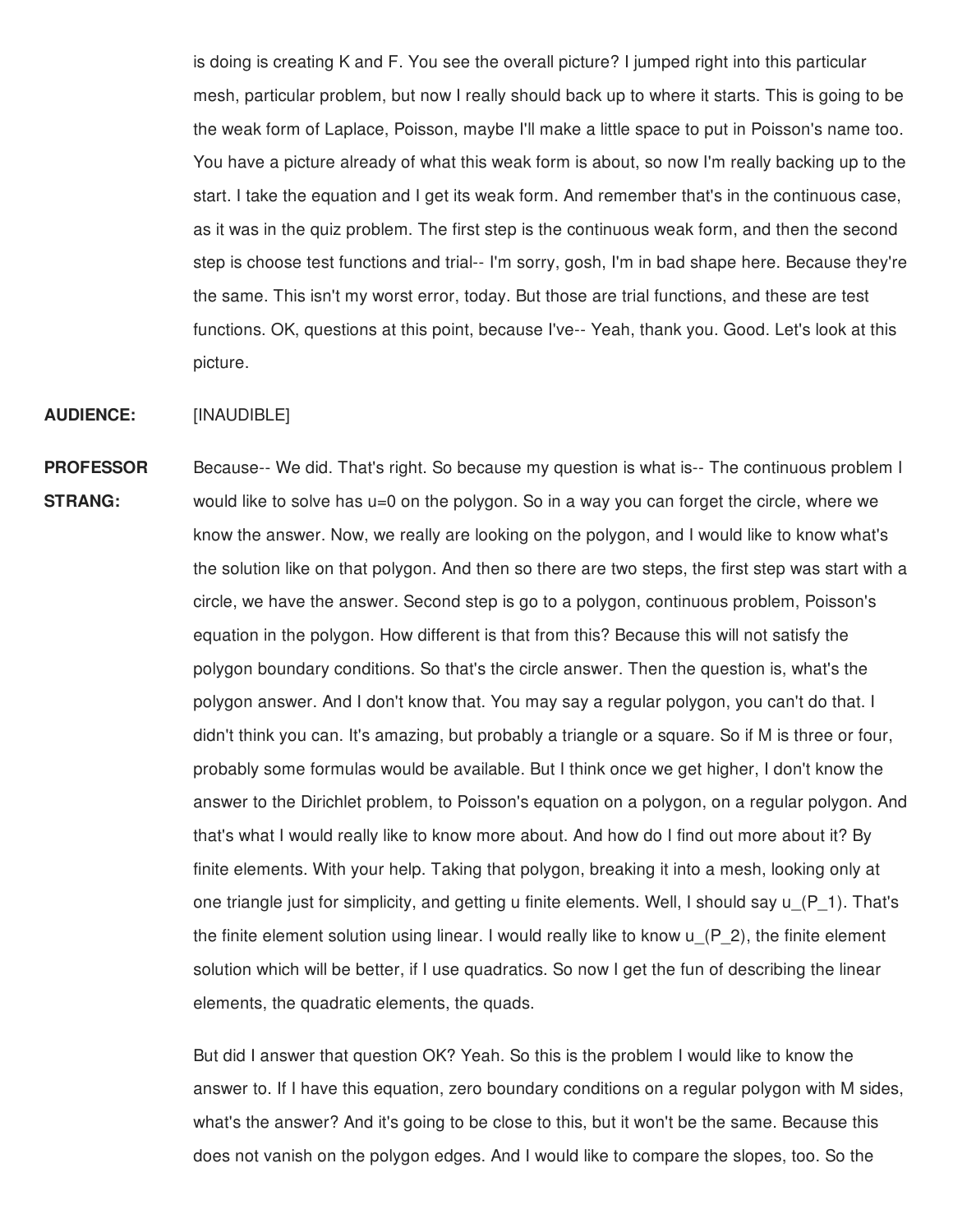homework problem asked you not only to compare u\_circle with u\_(P\_1), but also the slopes. The slopes here are easy, slopes here are easy because it's a bunch of flat functions. So the slopes are just constant in each triangle. OK, I'm guessing that the error gets smaller as you go in. I think that if you plot the error, it'll be largest out here and get small there. But remains to be seen. So I hope you enjoy-- yeah, good.

**AUDIENCE:** [INAUDIBLE]

**PROFESSOR** Rather than seven.

- **STRANG:**
- **AUDIENCE:** [INAUDIBLE]

**PROFESSOR STRANG:** No, the middle. There's nothing magic about any particular mesh. I just chose this mesh as pretty good, and actually, I'm imagining M could get pretty big. That would be interesting. M=8 would be interesting,  $M=16$ ,  $M=1,024$ , now then I'd really get interested. OK, but so if M is 1,024, then this side would be very small. Right? And I just wanted more triangles. Actually, I would like more than I've got. I'd like, if M was really big, then probably N should be at least that big. So I should have a thousand this way, if this is just a tiny bit. I just want little tiny h, and then, yeah. Actually, that might not be too bad. If M and N were roughly comparable, then that length would be roughly comparable to these lengths. And the triangles would be pretty good shapes. And that's what you're looking for. I think there's a lot of experiments to be done here. So, I'm thinking then of M and N. Here I took N to be just four. When M was eight. That's fine. But if you keep M and N roughly the same size, then you've got triangles that are not too long and skinny. I'll tell you when you might want. So generally you want nice shaped triangles. You don't want angles very small or very large, usually. But there would be, anybody in Course 16 can imagine that if I am computing the flow field past a wing, that long, thin triangles in the direction of the wing are natural. I mean, somehow a problem like true aerodynamics is by no means isotropic. I mean, the direction of the wing is kind of critical to whether the plane flies, right? So don't make the wing vertical. And if you want accuracy, then you have long, thin triangles in the direction of the flow.

> But here we're not doing a flow problem. We haven't got shocks, or trailing edges, and other horrible stuff that makes planes fly. We just got Poisson's equation. OK. Thanks for those good questions, another one. AUDIENCE: [INAUDIBLE]

**PROFESSOR** What would the dimension look like? Ah, would you like me to show you something about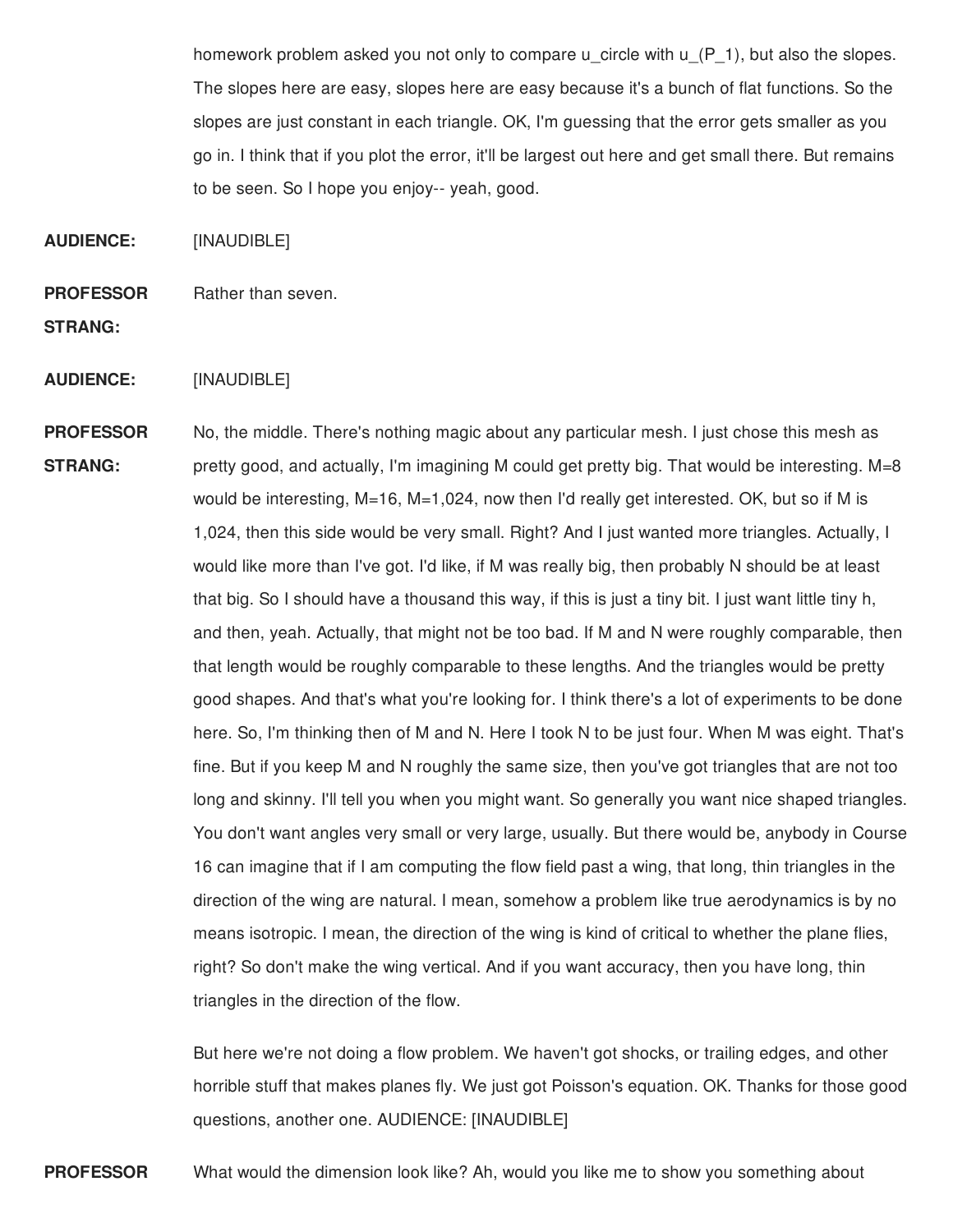**STRANG:** quadratics? Yeah. Shall I jump into quadratics, it's kind of fun. Quadratics, so let me just do--So I'll come back to the weak form, right it's totally-- Oh, I'll do it now. It's so simple I don't want to forget it. The weak form, so I write the equation down, -u\_xx-u\_yy=f. This is the continuous weak form, equal f(x,y), OK? So that's the strong form. And I've made it the Laplacian here to keep it simple, and any right-hand side. OK, how do I get to the weak form? Just remind me, I multiply both sides by any test function  $v(x,y)$ . Multiply by  $v(x,y)$ , and then what do I do? I integrate over the whole region. So that's the weak form, dxdy, this is for all v, all  $v(x,y)$ , all, I'll say all admissible  $v(x,y)$ . So that's the weak form. If this holds for this great family of v's, the idea behind it is, that if this holds for all these trial functions, test functions,  $v(x,y)$ , the only way that can happen is for this to actually equal that. That's a fundamental lemma in this part of math, and of course it has to be spelled out more than I'm doing in words. But the idea is that if these hold for such a large class of  $v(x,y)$ , then the only way that can happen is for the strong form to hold. For this to actually match this. OK, so that's the start. But then what's the next step in the weak form? I like the right-hand side but I'm not so crazy about the left-hand side. I'm not crazy about it because this has second derivatives of u, and my little roof functions, pyramid functions, haven't got second derivatives. So I would be dead in the water without doing the natural step that makes everything beautiful, which is? Integration by parts.

> Integrate by parts. Move derivatives off of u, onto v. One derivative onto v, off of u, so then u and v each have one derivative. I can use my piecewise linear, piecewise quadratic, all my finite elements are going to go fine. So I integrate by parts. So integrate by parts, and what is that mean in 2-D? Of course I have a double integral here. So integrate by parts, that mean you use the Green's formula. That was the key point of this Green, or Gauss-Green formula. Can I do it first in, this is -div(grad u), times v dxdy, we can write out all the terms. We can use vector notation. I could use that nabla, that upside down triangle notation, or whatever. But maybe good to see it a few different ways. So what's the point? When I integrate by parts, that minus disappears to a plus, I have a double integral then, and these derivatives move off of-- I'm taking one derivative off of here, the divergence moves over there, but when the divergence moves onto v it becomes? The transpose. It becomes gradient. And so this is gradient of u, gradient of v, dxdy. Plus boundary terms. The integral of, what is, let's see. What do I have in this integral, I have grad u dot n, times v around the boundary. And with my boundary conditions that's going to be gone, so I can come back to that.

> Now, you all looked a little uncertain when I wrote Green's formula this way. For this problem I can write it more easily. This is my left side. I want to write the answer, I just want to write this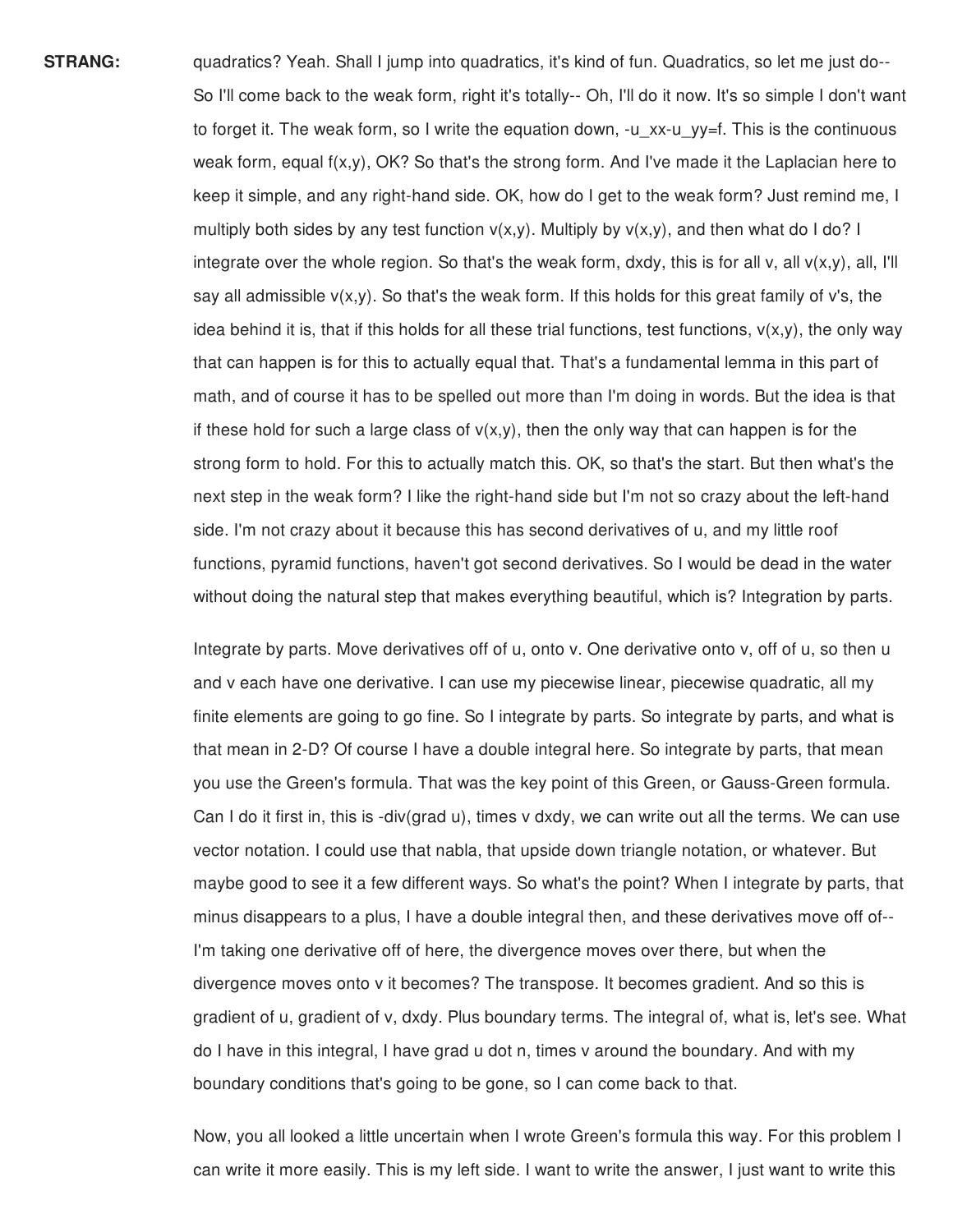weak form in a much simpler form. So let me say, what have I got here. Well, all I've got is one derivative is moving off of u and onto v. And the minus sign is disappearing, so I have du/dx times dv/dx. Right? One off of u, onto v. The other term, one y derivative, moving off of this and onto v. Minus sign again going to a plus. du/dy, dv/dy. That's the integral. That's it, that's cool. Easy to do. And on the right-hand side of course I have no change. The integral of  $f(x,y)$ v(x,y) dy. Now, that's the weak form. dxdy. Here it is, weak form. That's pretty nice. Beautifully symmetric, so the matrix that comes up when we plug in finite specific trial functions and test functions is going to be a symmetric matrix K. And the integrals are of first derivatives, so as long as our functions, our trial functions and test functions are continuous, that is, they shouldn't jump. If the trial functions or test functions jump, then if I have a jump, then the derivative would be a delta. I'd have another delta here, I'd have an integral delta, a delta times delta, and I don't want that. That's infinite. Those discontinuous elements would not be conforming, and that's a whole new world of discontinuous Galerkin. I'd have to impose penalty stuff, and Professor Peraire I mentioned, and others, Professor Darmofal in aero, are experts on this. We're doing continuous Galerkin. CG. Our piecewise linear, piecewise quadratic, they'll be continuous. All I have to do is these derivatives. Integrate those things and that's what the code will do.

OK, I've got to the weak form. That's the weak form. Now comes the finite element idea. So there is our weak form, now ready for the finite element idea. OK, so what was that idea? That's the continuous problem. Now, the finite element idea is, plug in U as a combination-- Let me write out the terms. You know what's coming here. If I'm using finite elements, I'm going to choose nice polynomials phi, say N of them. That would be like, one for every node, so I would have 13 functions here. I'm going to choose the V's to be the same as the phis. And then, I'm working then in 13 dimensions instead of infinite dimensions. So what do I do? For this limited subspace, this finite element subspace, this piecewise polynomial, piecewise linear subspace, I plug that into the weak form and I test it against 13 V's, which are phis. So I plug that in, so now what is K? Now let me just say, so I now have the integral of, yeah I guess I'd better plug it in. K\_ij would then be the integral  $-$  I'm just copying the weak form in  $-$  Of dU/dx d-- no, sorry, I'd better just plug it in first. dU/dx\*dV/dx plus dU/dy\*dV/dy, those are the integrals I have to do. And on the right hand side I have to do the f-integral. fV dxdy. OK, plug that in. That's the integral over the whole domain. When I plug it in this U is a combination of known functions and the V's will be the same guys. So what am I going to get here? It's just as in 1-D. So no new ideas entering here. The new idea's going to enter when I construct these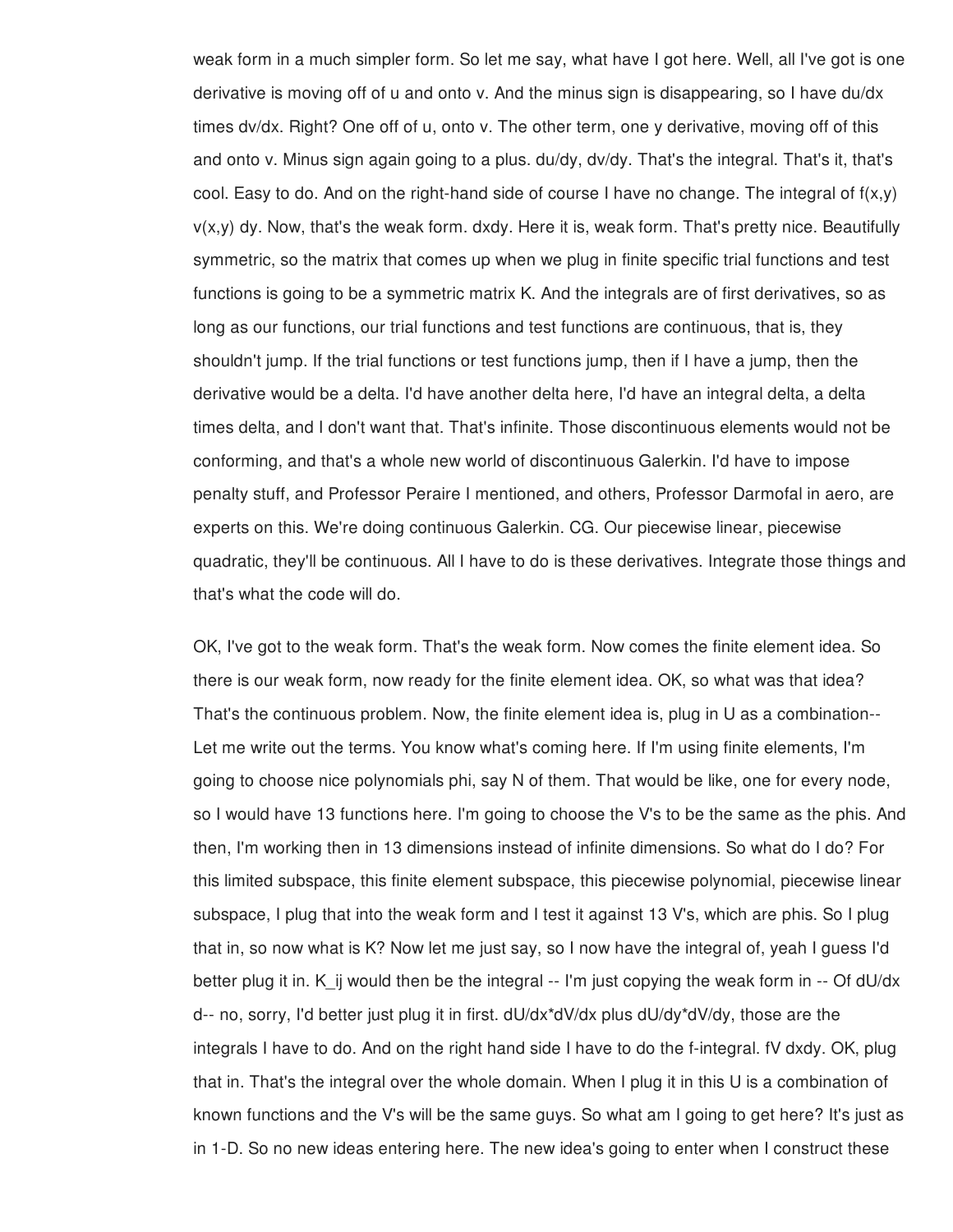phis.

Let me just say, though, one thing. In 1-D, we pretty much had a choice of-- When it was one dimension. Just remember that. In one dimension, when I had these hat functions, when I had these guys, integrated against these guys, I pretty much had a choice of did I want to think about integrating that hat function against that one. Or actually it was their derivatives. It was the integral of U, yeah. Of phi, what I needed was all the integrals of phi i', phi j'. Those are what I needed, these go into K. Into the matrix K. In fact, that's what equals K ij, the integral of phi prime. In 1-D. OK. Now, what I was going to say, I could do it this way if I wanted. But you remember the other way to do it? Was element at a time. So this was one method here. That found the entries of K separately, one by one. The other way was take the elements, one by one. So the other way was take an element like this element. It's got two functions, two trial functions are involved there. There's a little two by two, so this is four. Two by two element matrices K e. And the quiz recalled that part. That approach. So what I want to say is that's the right way to do it in two dimensions. A triangle at a time. That's the way the code will do it. It creates these little element matrices, and then it stamps them into the big matrix K. Alright. So I want to do this integral one triangle at a time. Is the good way. OK, and that's what the code will do. Actually, I think that the best way to learn these steps is just to read the lines of the code. You can read them in the book, page 303 or something. And you'll see it just doing all the steps that need to be done. One triangle at a time.

So, now. Now comes the fun. I get to answer, what do these piecewise linear elements look like? What do the quadratic elements look like? What do the Q\_1, quad elements look like? This was the golden age of finite elements, when people invented these ways to create piecewise polynomials. And it continues. People are still inventing, I had a email this week, somebody says I've got spectral elements. People are going higher and higher degrees. You, know sixth degree, eighth degree. In order to get more accuracy. OK, let's start with P\_1. How do I describe a P\_1 element inside a triangle? So in a triangle, the unknowns will be the value- - This has a height U\_1, this has a height U\_2, and a height U\_3 at those nodes. Inside the triangle, the function U is linear. a+bx+cy. Then, you see that if I know these three values, then I know these three numbers. And vice versa. There's a three by three matrix, right? There has to be a three by-- Any time you see pictures like this, like the good part of 18.085 is to realize that if I have three numbers here, three values and I've got three coefficients, that there's some three by three matrix that connects them that you're going to need. That's like a metamessage of this course. Is, you've got to translate between the node values and the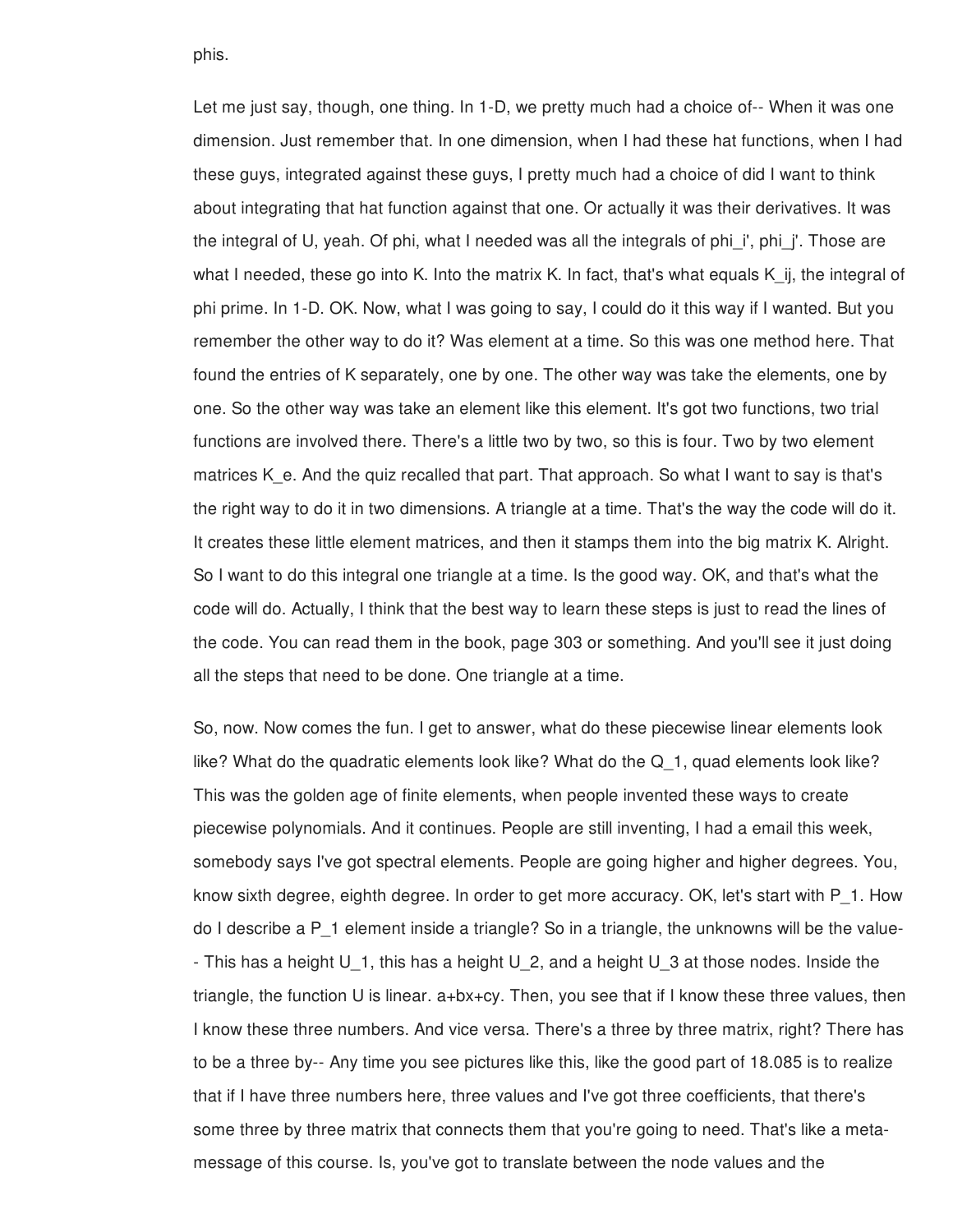coefficients. Because the node values are the unknowns, right? These are the guys that are multiplying the pyramid function, this is multiplying a pyramid function with height one at that point, going down to zero. So this one will be a pyramid function of height U\_2 times one, going down to zero. And U\_3. So we've got a flat function in here. And it looks exactly like that. OK?

So what do I want to say? We know the positions of these three nodes from our list p, right? These were the crucial things we needed. The positions of all the nodes, we know where they are. Then there has to be a three by three matrix that will now connect to the coefficients. Why do we want the coefficients? Because those are what we do when we integrate. The coefficients are what we need, we need to integrate dU/dx, dU/dy, dU/dz. Sorry, dU/dx, dU/dy. Are you visualizing this overall solution capital U, yeah. So the overall solution capital U, you should visualize with a combination of all the little U's, is zero here and then it's going to go up in these triangles and bend around and, I don't know, maybe down again. Or maybe, no, maybe it keeps going up. This is probably the largest value, because it's the largest value in the correct solution. So is this is probably going to be the highest point of this, what's-- The Forbidden City, right? In China, in Beijing is like, or a single-- Do pagodas have flat--? No. We we will meet pagoda functions. But this would be just an ordinary western roof, I guess. Just flat pieces. Yeah. OK, see, you've got to see the whole thing and then you look at each piece. Each piece looks like that, and the integrals are doable.

OK, so while I'm going here, I want to do quadratics. You'll get the idea right away. So, same triangle, now I'm going to have quadratics. So I'm now going to have, so this won't be the arrow, this arrow will now go this way. I'm going to have d x squared, exy, and f y squared. So now how many coefficients have I got to determine a quadratic? Six, right? a, b, c, d, e, f. How many nodes do I need? Six. Where are they? Well, the natural positions are those guys in the mid-points. So now, those are all nodes now. Some nodes are at vertices of triangles, some nodes are at midpoints. But remember, we've got other triangles hooking on here, many other triangles, all with their own six nodes. Well, not their own, because they share. That's a big point. So there's a grid of triangles, with nodes for quadratic. And we've got one, two, three, four, five, six, seven, eight, nine, ten, 11, 12, 13, 14, 15, 16 nodes, I think. And within each triangle, this is what we've got. So there's a six by six matrix for each triangle. A six by six matrix which will connect the values U<sub>1</sub>, U<sub>2</sub>, U<sub>3</sub>, U<sub>4</sub>, U<sub>5</sub>, U<sub>6</sub> for this triangle. Connect those six heights with these six numbers. And what will the roof look like within that triangle? Well, sort of curved. A parabola, right? A parabola somehow in 2-D, it'll look like this, yeah.